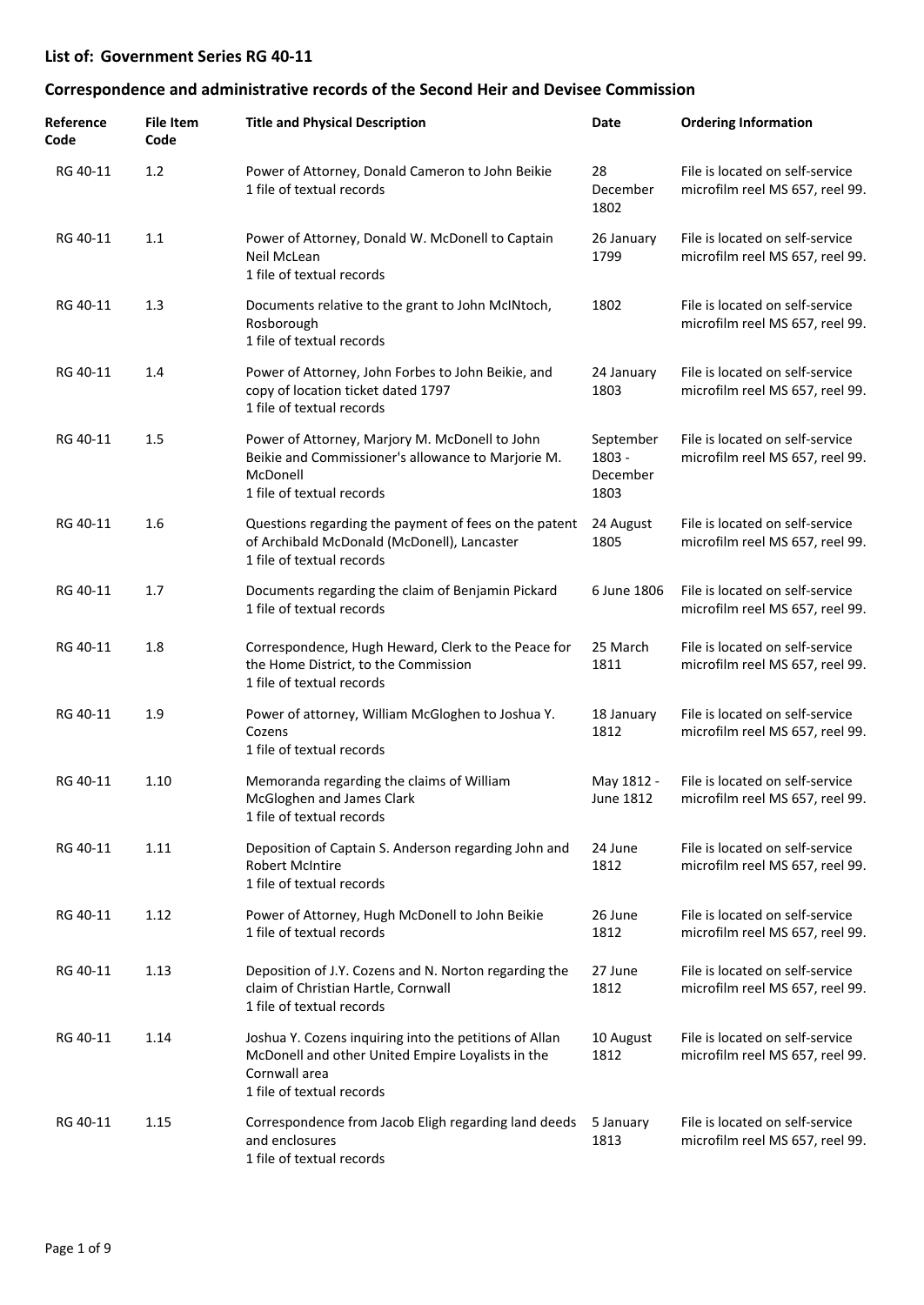| Reference<br>Code | <b>File Item</b><br>Code | <b>Title and Physical Description</b>                                                                                                                          | Date                                        | <b>Ordering Information</b>                                        |
|-------------------|--------------------------|----------------------------------------------------------------------------------------------------------------------------------------------------------------|---------------------------------------------|--------------------------------------------------------------------|
| RG 40-11          | 1.16                     | Correspondence from Jacob Stoneburner regarding<br>various grants in Edwardsburgh Twp.<br>1 file of textual records                                            | 20 February<br>1813                         | File is located on self-service<br>microfilm reel MS 657, reel 99. |
| RG 40-11          | 1.17                     | Deposition of Harmonius Cryderman regarding<br>Michael Cryderman<br>1 file of textual records                                                                  | 7 July 1813                                 | File is located on self-service<br>microfilm reel MS 657, reel 99. |
| RG 40-11          | 1.18                     | Jacob Stoneburner on various land matters<br>1 file of textual records                                                                                         | 15<br>September<br>1813                     | File is located on self-service<br>microfilm reel MS 657, reel 99. |
| RG 40-11          | 1.19                     | Joshua Y. Cozens regarding desire of Allan Empey for a<br>town lot, Cornwall<br>1 file of textual records                                                      | 4 July 1814                                 | File is located on self-service<br>microfilm reel MS 657, reel 99. |
| RG 40-11          | 1.20                     | Certified copy of the will of Robert Graham, Kingston<br>1 file of textual records                                                                             | 6 December<br>1811                          | File is located on self-service<br>microfilm reel MS 657, reel 99. |
| RG 40-11          | 1.21                     | John MacDonell to John Beikie, M.P.P. regarding the<br>petition of Omni Edy for land, Hawkesbury<br>1 file of textual records                                  | 6 May 1815                                  | File is located on self-service<br>microfilm reel MS 657, reel 99. |
| RG 40-11          | 1.22                     | Correspondence and documents regarding the claims<br>of Dugald MacMillan, John McDonnell and others in<br><b>Glengarry County</b><br>1 file of textual records | May 1815 -<br>August 1815                   | File is located on self-service<br>microfilm reel MS 657, reel 99. |
| RG 40-11          | 1.23                     | Archibald McLean to John Beikie regarding the need<br>for land by John Chisholm, Roxborough, a recent<br>Scotch immigrant<br>1 file of textual records         | 4 June 1815                                 | File is located on self-service<br>microfilm reel MS 657, reel 99. |
| RG 40-11          | 1.24                     | William Fraser to John Beikie regarding land in<br><b>Glengarry County</b><br>1 file of textual records                                                        | 7 June 1815                                 | File is located on self-service<br>microfilm reel MS 657, reel 99. |
| RG 40-11          | 1.25                     | Joshua Y. Cozens to John Beikie regarding the desire of 28 June<br>Donald Ross for a patent, Cornwall<br>1 file of textual records                             | 1815                                        | File is located on self-service<br>microfilm reel MS 657, reel 99. |
| RG 40-11          | 1.26                     | John McDonald to John Beikie, M.P.P., regarding land<br>in Glengarry County<br>1 file of textual records                                                       | June 1815                                   | File is located on self-service<br>microfilm reel MS 657, reel 99. |
| RG 40-11          | 1.27                     | James Forsythe to John Beikie regarding various lands<br>in the Cornwall area<br>1 file of textual records                                                     | <b>July 1815</b>                            | File is located on self-service<br>microfilm reel MS 657, reel 99. |
| RG 40-11          | 1.28                     | Joshua Y. Cozens to John Beikie, M.P.P., regarding<br>various land matters in the Cornwall area<br>1 file of textual records                                   | 20<br>November<br>1815                      | File is located on self-service<br>microfilm reel MS 657, reel 99. |
| RG 40-11          | 1.29                     | Memorandum to John Beikie regarding various claims<br>in the Cornwall area<br>1 file of textual records                                                        | [ca. 1815]                                  | File is located on self-service<br>microfilm reel MS 657, reel 99. |
| RG 40-11          | 1.30                     | John McDonell to John Beikie regarding land in<br>Roxborough Twp.<br>1 file of textual records                                                                 | 4 January<br>$1816 - 29$<br>January<br>1816 | File is located on self-service<br>microfilm reel MS 657, reel 99. |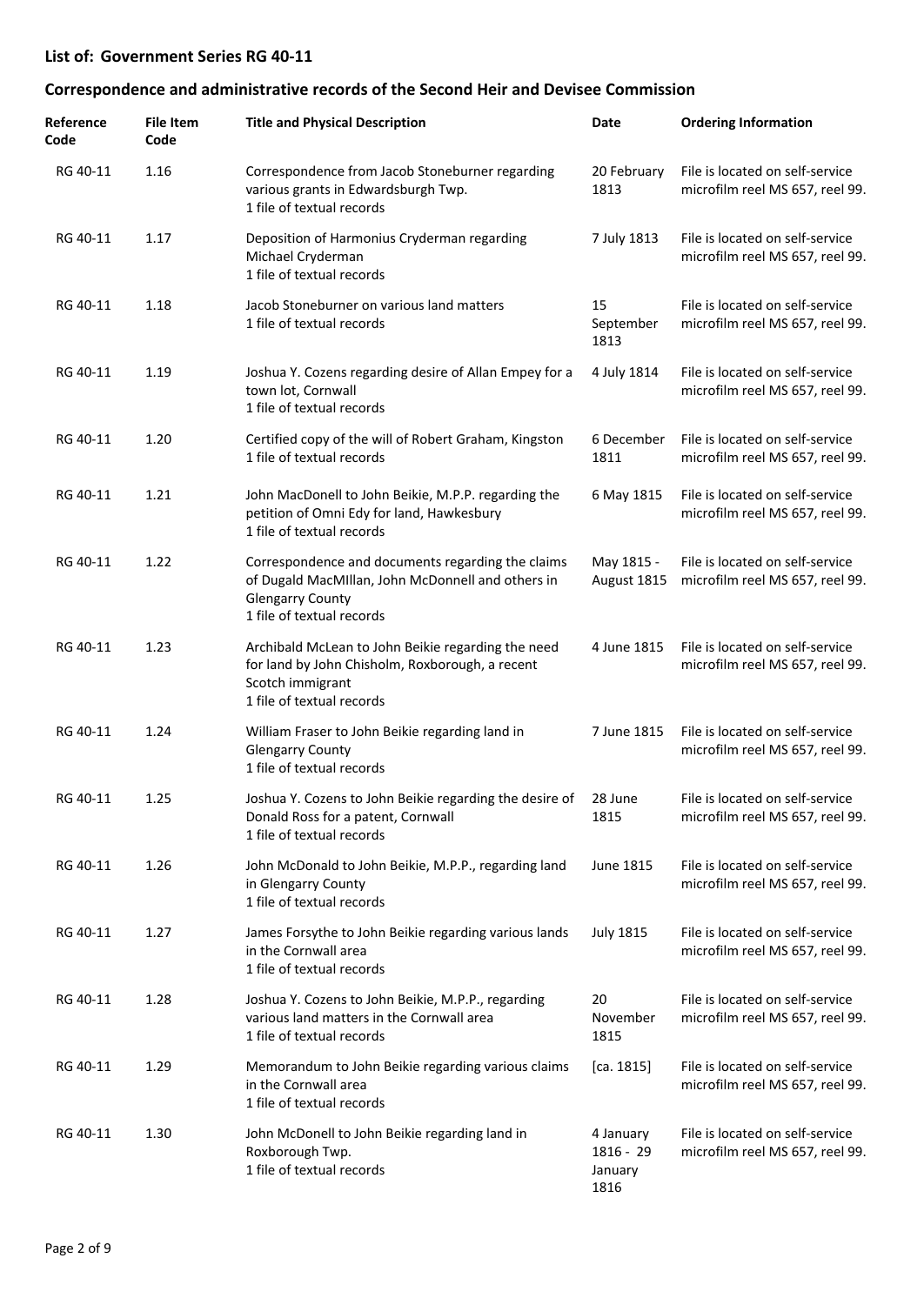| Reference<br>Code | <b>File Item</b><br>Code | <b>Title and Physical Description</b>                                                                                                                                   | Date                                  | <b>Ordering Information</b>                                        |
|-------------------|--------------------------|-------------------------------------------------------------------------------------------------------------------------------------------------------------------------|---------------------------------------|--------------------------------------------------------------------|
| RG 40-11          | 1.31                     | Robert Colquhoun to John Beikie regarding land of<br>Louis St. Thoma, Glengarry<br>1 file of textual records                                                            | January<br>1816 -<br>February<br>1816 | File is located on self-service<br>microfilm reel MS 657, reel 99. |
| RG 40-11          | 1.32                     | Robert McIntire to John Beikie regarding various<br>properties in Glengarry<br>1 file of textual records                                                                | 16 January<br>1816                    | File is located on self-service<br>microfilm reel MS 657, reel 99. |
| RG 40-11          | 1.33                     | Opinion of the Surveyor General, Thomas Ridout,<br>respecting the question of settlement duties on lands<br>claimed before the Commission<br>1 file of textual records  | 4 July 1816                           | File is located on self-service<br>microfilm reel MS 657, reel 99. |
| RG 40-11          | 1.34                     | John Stone to John Beikie regarding the claim of<br>Hannah Stevenson, Cartwright Twp.<br>1 file of textual records                                                      | 10<br>September<br>1816               | File is located on self-service<br>microfilm reel MS 657, reel 99. |
| RG 40-11          | 1.35                     | Harmonius Cryderman to John Beikie regarding lands<br>claimed in the Cornwall area<br>1 file of textual records                                                         | 14 October<br>1816                    | File is located on self-service<br>microfilm reel MS 657, reel 99. |
| RG 40-11          | 1.36                     | Copy of the will of John Land, Barton Twp.<br>1 file of textual records                                                                                                 | 21<br>November<br>1816                | File is located on self-service<br>microfilm reel MS 657, reel 99. |
| RG 40-11          | 1.37                     | Articles of agreement between William and JohnYager<br>respecting property in Thurlow Twp.<br>1 file of textual records                                                 | 22 January<br>1817                    | File is located on self-service<br>microfilm reel MS 657, reel 99. |
| RG 40-11          | 1.38                     | John Sparrow and James McNabb to John Beikie<br>regarding lands in Belleville and Thurlow Twp.<br>1 file of textual records                                             | 22 January<br>1817                    | File is located on self-service<br>microfilm reel MS 657, reel 99. |
| RG 40-11          | 1.39                     | Edward McMahon to John Beikie regarding Heir and<br>Devisee Commissioners appointed<br>1 file of textual records                                                        | 9 July 1817                           | File is located on self-service<br>microfilm reel MS 657, reel 99. |
| RG 40-11          | 1.40                     | Thomas Edgecomb to John Beikie regarding land in the<br>Town of Kingston<br>1 file of textual records                                                                   | August 1818<br>- October<br>1818      | File is located on self-service<br>microfilm reel MS 657, reel 99. |
| RG 40-11          | 1.41                     | A. Jones to John Beikie regarding lands in the Eastern<br>District for James McCue, David Prime, John Smith and<br><b>Cornelius Veddor</b><br>1 file of textual records | 31 March<br>1819                      | File is located on self-service<br>microfilm reel MS 657, reel 99. |
| RG 40-11          | 1.42                     | Robert Nichol to John Beikie regarding land for one<br>Captain Metcalf<br>1 file of textual records                                                                     | 2 November<br>1820                    | File is located on self-service<br>microfilm reel MS 657, reel 99. |
| RG 40-11          | 1.43                     | Patrick Strange to John Beikie regarding land for John<br>Hickey and wife, Lansdowne Twp.<br>1 file of textual records                                                  | 9 November<br>1820                    | File is located on self-service<br>microfilm reel MS 657, reel 99. |
| RG 40-11          | 1.44                     | Memorandum of the names of persons for whom<br>patents for land had been perfected after their<br>decease<br>1 file of textual records                                  | 1820-1835                             | File is located on self-service<br>microfilm reel MS 657, reel 99. |
| RG 40-11          | 1.45                     | John McDonell to John Beikie regarding land for Angus<br>McDonell, Cornwall<br>1 file of textual records                                                                | 8 November<br>1821                    | File is located on self-service<br>microfilm reel MS 657, reel 99. |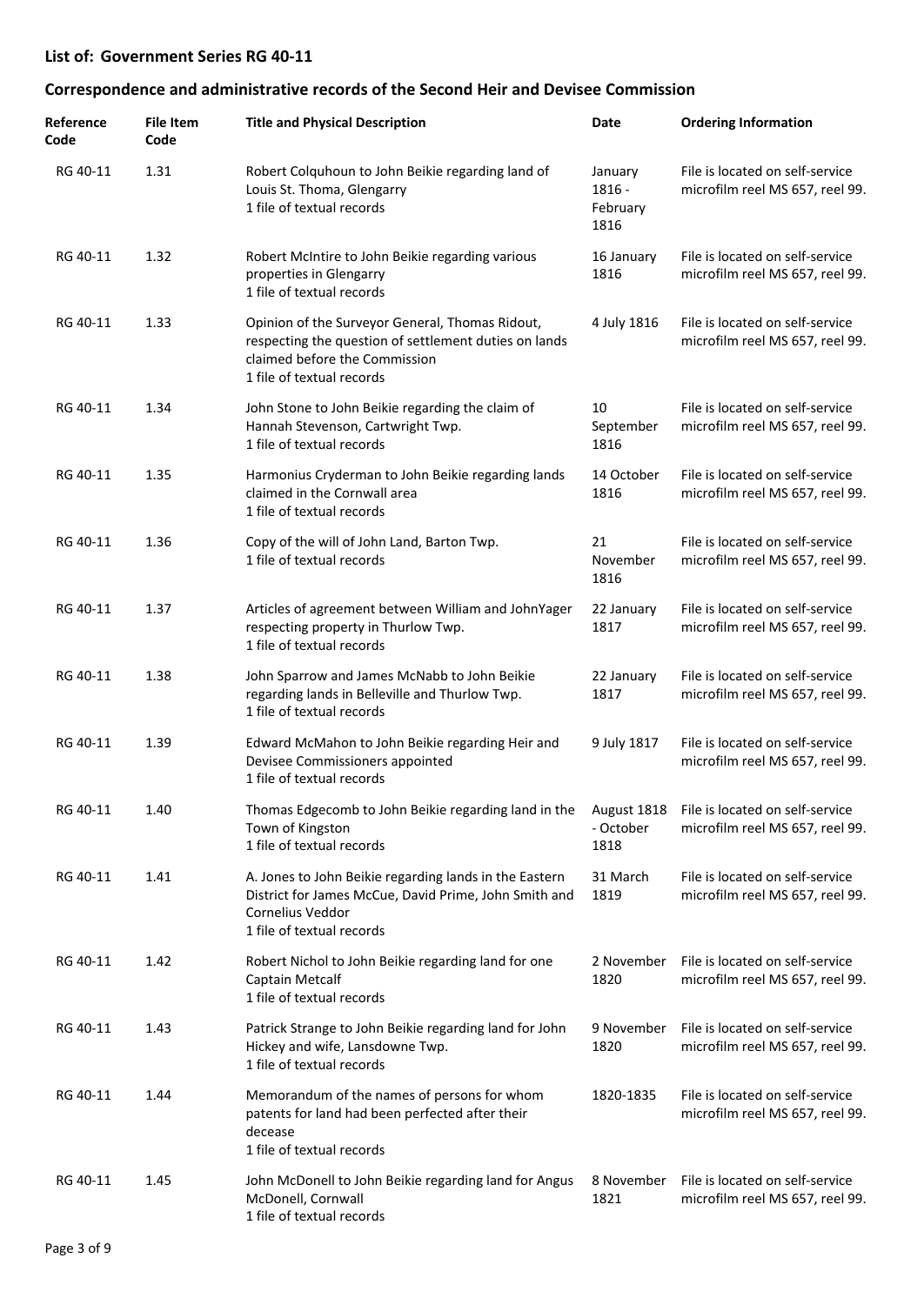| Reference<br>Code | <b>File Item</b><br>Code | <b>Title and Physical Description</b>                                                                                                                                          | Date                    | <b>Ordering Information</b>                                        |
|-------------------|--------------------------|--------------------------------------------------------------------------------------------------------------------------------------------------------------------------------|-------------------------|--------------------------------------------------------------------|
| RG 40-11          | 1.46                     | Certificates of John Beikie, Clerk of the Commission,<br>respecting the services of Hugh Carfrae as doorkeeper<br>and messenger of the Commission<br>1 file of textual records | 1822-1830               | File is located on self-service<br>microfilm reel MS 657, reel 99. |
| RG 40-11          | 1.47                     | Thomas Ridout, Surveyor General, to Lieutenant<br>Governor listing all townships in the various districts of<br>the province<br>1 file of textual records                      | 4 July 1823             | File is located on self-service<br>microfilm reel MS 657, reel 99. |
| RG 40-11          | 1.48                     | The Laird of McNab to John Beikie regarding the survey<br>of McNab regarding the survey of McNab Twp. on the<br>Ottawa<br>1 file of textual records                            | 15 June<br>1824         | File is located on self-service<br>microfilm reel MS 657, reel 99. |
| RG 40-11          | 1.49                     | Receipt from Daniel Stuart for clergy reserve land,<br>concession of King<br>1 file of textual records                                                                         | 18 June<br>1824         | File is located on self-service<br>microfilm reel MS 657, reel 99. |
| RG 40-11          | 1.50                     | Documents regarding the right of Sarah P. Grant to<br>land                                                                                                                     | 1824                    | File is located on self-service<br>microfilm reel MS 657, reel 99. |
| RG 40-11          | 1.51                     | S. Anderson to John Beikie regarding the lease of<br>clergy reserve land in Lochiel Twp. for Donald<br>McIntosh                                                                | 16 June<br>1825         | File is located on self-service<br>microfilm reel MS 657, reel 99. |
| RG 40-11          | 1.52                     | John Beikie to the Chief Justice on the session of the<br>Commission for July<br>1 file of textual records                                                                     | 1 July 1826             | File is located on self-service<br>microfilm reel MS 657, reel 99. |
| RG 40-11          | 1.53                     | John Beikie to the Chief Justice on the session of the<br>Commission for july<br>1 file of textual records                                                                     | 29 June<br>1827         | File is located on self-service<br>microfilm reel MS 657, reel 99. |
| RG 40-11          | 1.54                     | Power of Attorney, Thomas Rooney to Thomas<br>Armstrong<br>1 file of textual records                                                                                           | 16 April<br>1828        | File is located on self-service<br>microfilm reel MS 657, reel 99. |
| RG 40-11          | 1.55                     | Jonas Jones to John Beikie regarding land for the son of<br>the late John Chatterton, Brockville<br>1 file of textual records                                                  | 24 June<br>1828         | File is located on self-service<br>microfilm reel MS 657, reel 99. |
| RG 40-11          | 1.56                     | Circular letter of John Beikie to the various clerks of<br>the peace respecting problems experienced with<br>notices of claims<br>1 file of textual records                    | 18<br>September<br>1828 | File is located on self-service<br>microfilm reel MS 657, reel 99. |
| RG 40-11          | 1.57                     | John Beikie to the Chief Justice on the session of the<br>Commission for July<br>1 file of textual records                                                                     | 3 July 1829             | File is located on self-service<br>microfilm reel MS 657, reel 99. |
| RG 40-11          | 1.58                     | Articles of agreement between the Hon. Peter<br>Robinson and Thomas Hornor regarding land in<br>Burford Twp.<br>1 file of textual records                                      | 8 March<br>1830         | File is located on self-service<br>microfilm reel MS 657, reel 99. |
| RG 40-11          | 1.59                     | John Beikie to the Chief Justice on the session of the<br>Commission for July<br>1 file of textual records                                                                     | 1 July 1830             | File is located on self-service<br>microfilm reel MS 657, reel 99. |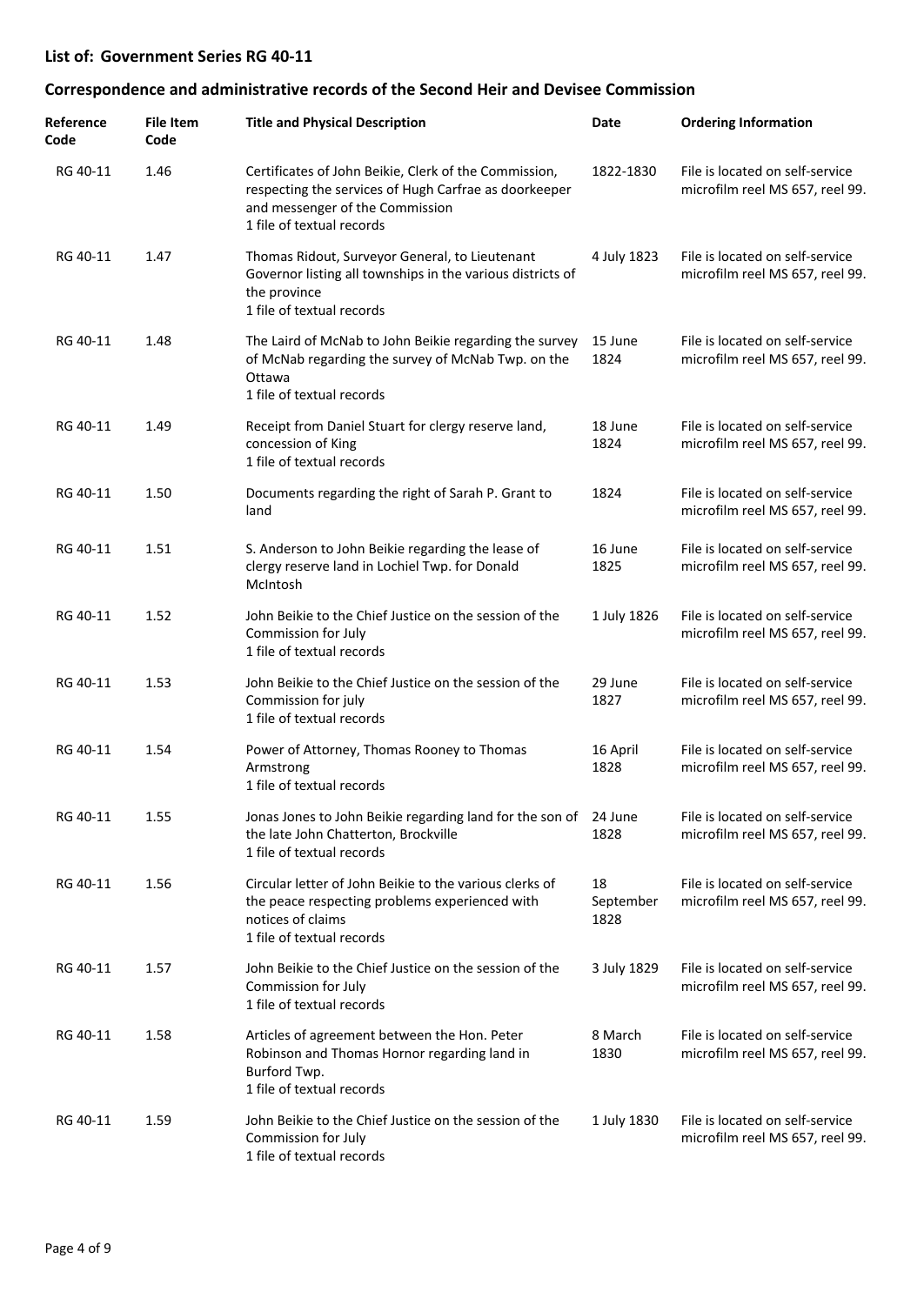| Reference<br>Code | <b>File Item</b><br>Code | <b>Title and Physical Description</b>                                                                                                        | Date                                       | <b>Ordering Information</b>                                        |
|-------------------|--------------------------|----------------------------------------------------------------------------------------------------------------------------------------------|--------------------------------------------|--------------------------------------------------------------------|
| RG 40-11          | 1.60                     | Articles of agreement regarding land in Townsend<br>Twp. between the Hon. Peter Robinson and Abraham<br>Masecar<br>1 file of textual records | 5 January<br>1831                          | File is located on self-service<br>microfilm reel MS 657, reel 99. |
| RG 40-11          | 1.61                     | Power of Attorney, Charles Goheen to Isaac Smith, and<br>military certificate<br>1 file of textual records                                   | 31 May<br>1831                             | File is located on self-service<br>microfilm reel MS 657, reel 99. |
| RG 40-11          | 1.62                     | John Beikie to the Chief Justice on the session of the<br>Commission for July<br>1 file of textual records                                   | 1 July 1831                                | File is located on self-service<br>microfilm reel MS 657, reel 99. |
| RG 40-11          | 1.63                     | Note regarding the claim of Thomas and John Wilson<br>1 file of textual records                                                              | <b>July 1831</b>                           | File is located on self-service<br>microfilm reel MS 657, reel 99. |
| RG 40-11          | 1.64                     | Assignment of land in Amherstburg from James Burke<br>to James Caldwell<br>1 file of textual records                                         | 22<br>September<br>1831                    | File is located on self-service<br>microfilm reel MS 657, reel 99. |
| RG 40-11          | 1.65                     | Power of Attorney, Jacob Meddaugh to Nathan B.<br>Goodell<br>1 file of textual records                                                       | 13<br>December<br>1831                     | File is located on self-service<br>microfilm reel MS 657, reel 99. |
| RG 40-11          | 1.66                     | Power of Attorney, James Depew to James Hogg<br>1 file of textual records                                                                    | 29 February<br>1832                        | File is located on self-service<br>microfilm reel MS 657, reel 99. |
| RG 40-11          | 1.67                     | Power of Attorney, George Young to John Young<br>1 file of textual records                                                                   | 16 April<br>1832                           | File is located on self-service<br>microfilm reel MS 657, reel 99. |
| RG 40-11          | 1.68                     | William Richardson to Andrew Mercer regarding lands<br>for the Grant family, Aldborough Twp.<br>1 file of textual records                    | 7 June 1832                                | File is located on self-service<br>microfilm reel MS 657, reel 99. |
| RG 40-11          | 1.69                     | John Grant to Andrew Mercer regarding land in<br>Glouchester Twp.<br>1 file of textual records                                               | 9 June 1832                                | File is located on self-service<br>microfilm reel MS 657, reel 99. |
| RG 40-11          | 1.70                     | J.B. Robinson to John Beikie regarding cancellation of a<br>session of the Commission<br>1 file of textual records                           | 9 July 1832                                | File is located on self-service<br>microfilm reel MS 657, reel 99. |
| RG 40-11          | 1.71                     | Various documents regarding land for Moses Serles<br>1 file of textual records                                                               | 1832                                       | File is located on self-service<br>microfilm reel MS 657, reel 99. |
| RG 40-11          | 1.72                     | Power of Attorney, Michael Reaume to William H. Lee<br>1 file of textual records                                                             | 8 February<br>1833                         | File is located on self-service<br>microfilm reel MS 657, reel 99. |
| RG 40-11          | 1.73                     | Power of Attorney, Thomas Rooney to Charles Handy<br>1 file of textual records                                                               | 8 July 1833                                | File is located on self-service<br>microfilm reel MS 657, reel 99. |
| RG 40-11          | 1.74                     | Power of Attorney, Hiram Warner to Nathan Griffeth<br>Jr.                                                                                    | 10 July 1833                               | File is located on self-service<br>microfilm reel MS 657, reel 99. |
| RG 40-11          | 1.75                     | Joseph B. Flanagan to William H. Lee regarding monies<br>and land in Humberstone Twp.<br>1 file of textual records                           | 22 March<br>1834 - 24<br><b>March 1834</b> | File is located on self-service<br>microfilm reel MS 657, reel 99. |
| RG 40-11          | 1.76                     | Power of Attorney, Abraham Smith to [?]<br>1 file of textual records                                                                         | 26 May<br>1834                             | File is located on self-service<br>microfilm reel MS 657, reel 99. |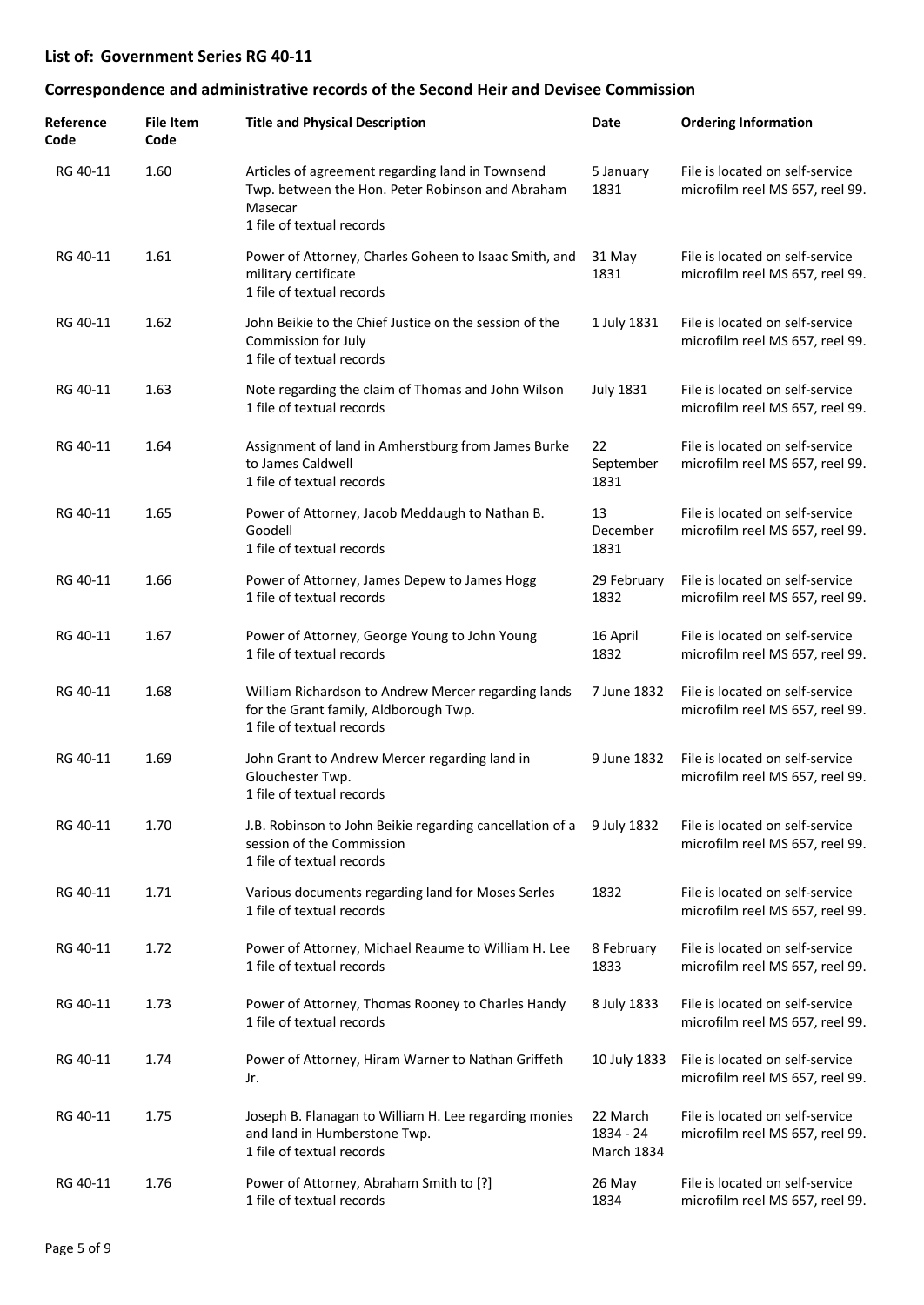| Reference<br>Code | File Item<br>Code | <b>Title and Physical Description</b>                                                                                                                                                  | Date                                      | <b>Ordering Information</b>                                        |
|-------------------|-------------------|----------------------------------------------------------------------------------------------------------------------------------------------------------------------------------------|-------------------------------------------|--------------------------------------------------------------------|
| RG 40-11          | 1.77              | Eliakim Weller to Andrew Mercer regarding land in<br>Ameliasburgh and supporting documents covering the<br>period 1786 to 1816<br>1 file of textual records                            | 9 August<br>1834                          | File is located on self-service<br>microfilm reel MS 657, reel 99. |
| RG 40-11          | 1.78              | Last will of Herman Eberts, Sandwich and testament<br>regarding his son, Joseph Eberts<br>1 file of textual records                                                                    | 19 March<br>1835                          | File is located on self-service<br>microfilm reel MS 657, reel 99. |
| RG 40-11          | 1.79              | Lewis Burwell to William H. Lee regarding Clench's land<br>on the Grand River and a subsequent letter<br>1 file of textual records                                                     | 20 June<br>1835, 21<br><b>July 1835</b>   | File is located on self-service<br>microfilm reel MS 657, reel 99. |
| RG 40-11          | 1.80              | Copy of a conveyance from Andrew Pelletier to Francis<br>Drouyard, Detroit area<br>1 file of textual records                                                                           | 13 July 1835                              | File is located on self-service<br>microfilm reel MS 657, reel 99. |
| RG 40-11          | 1.81              | Power of Attorney, Anthony Eberly to John Stuart<br>1 file of textual records                                                                                                          | 31 August<br>1835                         | File is located on self-service<br>microfilm reel MS 657, reel 99. |
| RG 40-11          | 1.82              | Various documents relating to the claim of Timothy<br>and John Mulloy [Mulloy], West Gwillimbury Twp.<br>1 file of textual records                                                     | 1832-1835                                 | File is located on self-service<br>microfilm reel MS 657, reel 99. |
| RG 40-11          | 1.83              | Affidavits of witnesses and executors regarding the<br>estate of Urich Howard of the Home District<br>1 file of textual records                                                        | 8 July 1837-<br>13 July 1837              | File is located on self-service<br>microfilm reel MS 657, reel 99. |
| RG 40-11          | 1.84              | Answers of John Beikie to questions raised by Mr.<br>Draper regarding the activities of the Heir and Devisee<br>Commission<br>1 file of textual records                                | 9 February<br>1838                        | File is located on self-service<br>microfilm reel MS 657, reel 99. |
| RG 40-11          | 1.85              | William Draper, House of Assembly, to John Beckie<br>respecting the activities of the Heir and Devisee<br>Commission<br>1 file of textual records                                      | 9 February<br>1838-10<br>February<br>1838 | File is located on self-service<br>microfilm reel MS 657, reel 99. |
| RG 40-11          | 1.86              | Summons to Robert Nicholls, Peterborough, in the<br>case of George S. Boulton, Cobourg<br>1 file of textual records                                                                    | 6 July 1838                               | File is located on self-service<br>microfilm reel MS 657, reel 99. |
| RG 40-11          | 1.87              | S.B. Harrison to William H. Lee regarding insertion of a<br>notice in the Gazette respecting submission of<br>affidavits with future claims to Commission<br>1 file of textual records | 31 August<br>1839                         | File is located on self-service<br>microfilm reel MS 657, reel 99. |
| RG 40-11          | 1.88              | Letter to William H. Lee regarding land in Eldon Twp.<br>1 file of textual records                                                                                                     | 7 April<br>[1840]                         | File is located on self-service<br>microfilm reel MS 657, reel 99. |
| RG 40-11          | 1.89              | William Fraser to William H. Lee regarding Osbourne<br>claim, Edwardsburgh<br>1 file of textual records                                                                                | 6 July 1840                               | File is located on self-service<br>microfilm reel MS 657, reel 99. |
| RG 40-11          | 1.90              | R. Tucker to William H. Lee respecting publication in<br>Gazette of an order of the Commission<br>1 file of textual records                                                            | 13 July 1840                              | File is located on self-service<br>microfilm reel MS 657, reel 99. |
| RG 40-11          | 1.91              | James Askin to Colonel John Prince, M.P.P., Kingston,<br>regarding confusion of Commission in lists for land in<br>the Sandwich area<br>1 file of textual records                      | 14 August<br>1841                         | File is located on self-service<br>microfilm reel MS 657, reel 99. |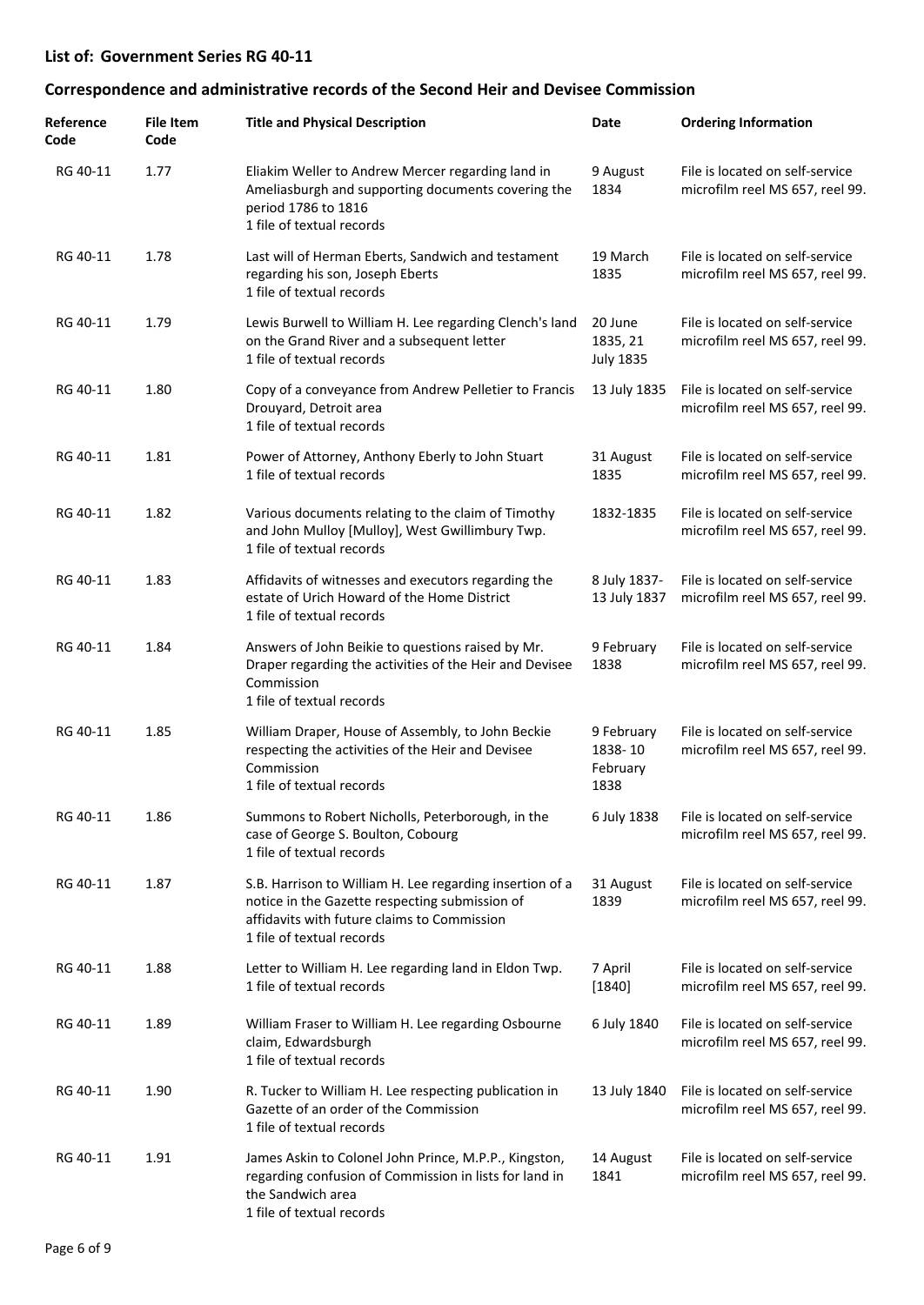| Reference<br>Code | File Item<br>Code | <b>Title and Physical Description</b>                                                                                                                                  | Date                    | <b>Ordering Information</b>                                                      |
|-------------------|-------------------|------------------------------------------------------------------------------------------------------------------------------------------------------------------------|-------------------------|----------------------------------------------------------------------------------|
| RG 40-11          | 1.92              | J.G. Armory to William H. Lee regarding his claim<br>involving the Sharp family, Peterborough area<br>1 file of textual records                                        | 26<br>September<br>1841 | File is located on self-service<br>microfilm reel MS 657, reel 99.               |
| RG 40-11          | 1.93              | Documents regarding the claim of Janet Bain to land in<br>Lanark Twp. and the will of William Bain<br>1 file of textual records                                        | 1831-1843               | File is located on self-service<br>microfilm reel MS 657, reel 99.               |
| RG 40-11          | 1.94              | Notice of George Hatch, Kingson, to Henry Smith Jr.,<br>respecting squatters on land in the Kingston area<br>1 file of textual records                                 | 11 July 1843            | File is located on self-service<br>microfilm reel MS 657, reel 99.               |
| RG 40-11          | 1.95              | James Jessup to William H. Lee respecting claims of<br>himself and others in the Brockville area<br>1 file of textual records                                          | 20<br>September<br>1843 | File is located on self-service<br>microfilm reel MS 657, reel 99.               |
| RG 40-11          | 1.96              | A. Ae. McDonell to William H. Lee regarding the claims<br>of Daniel and John Grant, Nottawasaga<br>1 file of textual records                                           | 4 July 1844             | File is located on self-service<br>microfilm reel MS 657, reel 99.               |
| RG 40-11          | 1.97              | William R. Wood to William H. Lee forwarding notices<br>of claims for Mr. Henderson<br>1 file of textual records                                                       | 8 July 1844             | File is located on self-service<br>microfilm reel MS 657, reel 99.               |
| RG 40-11          | 2.1               | Resolution of the Commission respecting the form of<br>Public Notice Certificate and response of the Crown<br>Land Department to the same<br>1 file of textual records | 11 July 1845            | File is located on self-service<br>microfilm reel MS 657, reel 100.              |
| RG 40-11          | 2.2               | War Office, London, to Richard Hiscott regarding the<br>former military status of one John Randie<br>1 file of textual records                                         | 23<br>September<br>1845 | File is located on self-service<br>microfilm reel MS 657, reel 100.              |
| RG 40-11          | 2.3               | Copy of an order for survey of Aldborough and<br>Dunwich Twp.<br>1 file of textual records                                                                             | 15 April<br>1846        | File is located on self-service<br>microfilm reel MS 657, reel 100.              |
| RG 40-11          | 2.4               | Summons to William Chewett, Surrogate Registrar of<br>the Home District, regarding the will of John Blackstock<br>1 file of textual records                            |                         | 16 July 1846 File is located on self-service<br>microfilm reel MS 657, reel 100. |
| RG 40-11          | 2.5               | Henry E. Nicholls to William H. Lee regarding payment<br>of fees for Mr. Power and others and regarding land in<br>Trafalgar Twp.<br>1 file of textual records         | 20 February<br>1847     | File is located on self-service<br>microfilm reel MS 657, reel 100.              |
| RG 40-11          | 2.6               | Affidavit of D.C. Smith, Ernestown Twp., regarding<br>George [Henney?]<br>1 file of textual records                                                                    | [ca. 1847]              | File is located on self-service<br>microfilm reel MS 657, reel 100.              |
| RG 40-11          | 2.7               | Letters from Robert Moffat, Perth, to William H. Lee<br>regarding a number of local claims for which he is<br>acting as agent<br>1 file of textual records             | 1847-1849               | File is located on self-service<br>microfilm reel MS 657, reel 100.              |
| RG 40-11          | 2.8               | Accounts of the Commission including a list of claims<br>dated 1849<br>1 file of textual records                                                                       | 1847-1849               | File is located on self-service<br>microfilm reel MS 657, reel 100.              |
| RG 40-11          | 2.9               | Joshua Y. Cozens to William H. Lee regarding the<br>Watson claim, Cornwall, and the claim of Angus B.<br>McGiller<br>1 file of textual records                         | 3 January<br>1848       | File is located on self-service<br>microfilm reel MS 657, reel 100.              |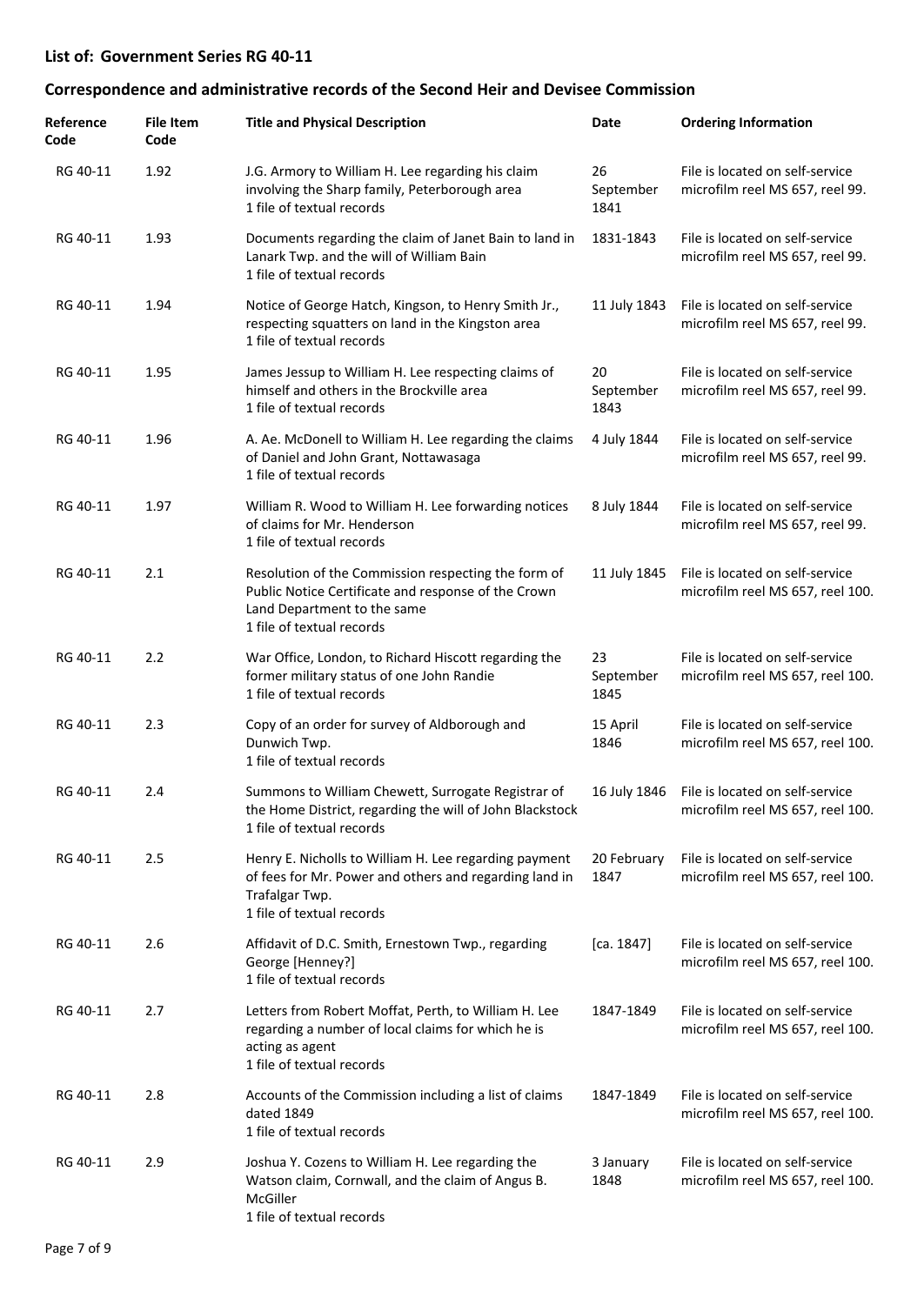| Reference<br>Code | <b>File Item</b><br>Code | <b>Title and Physical Description</b>                                                                                                                           | Date                                     | <b>Ordering Information</b>                                         |
|-------------------|--------------------------|-----------------------------------------------------------------------------------------------------------------------------------------------------------------|------------------------------------------|---------------------------------------------------------------------|
| RG 40-11          | 2.10                     | Joshua Y. Cozens to James Henderson regarding the<br>claims of Angus McD0ugall, John McDonald and Angus<br>B. McGilles, Cornwall<br>1 file of textual records   | 4 January<br>1848                        | File is located on self-service<br>microfilm reel MS 657, reel 100. |
| RG 40-11          | 2.11                     | Receipt to Jonathan Richey from C. McGrath, Clerk of<br>the Commission, for services provided<br>1 file of textual records                                      | 21 February<br>1849                      | File is located on self-service<br>microfilm reel MS 657, reel 100. |
| RG 40-11          | 2.12                     | James H. Price, Crown Land Office, to William H. Lee<br>regarding the claim of William Hutchison, Brooke Twp.<br>1 file of textual records                      | 10 July 1849                             | File is located on self-service<br>microfilm reel MS 657, reel 100. |
| RG 40-11          | 2.13                     | Claims in the Peterborough area, including those of<br>William Lundy, William Wilson, Catherine Denyssey,<br>and Rachel McMillan<br>1 file of textual records   | 1849-1850                                | File is located on self-service<br>microfilm reel MS 657, reel 100. |
| RG 40-11          | 2.14                     | Neil MacIntosh to William H. Lee regarding the claim of<br>Mr. Campbell to land in Brooke Twp.<br>1 file of textual records                                     | 11 January<br>1850-15<br>January<br>1850 | File is located on self-service<br>microfilm reel MS 657, reel 100. |
| RG 40-11          | 2.15                     | Affidavits in the claim of Jonathan Garratt to lands in<br>Kitley Twp., with appended documents<br>1 file of textual records                                    | January<br>1850-<br>February<br>1850     | File is located on self-service<br>microfilm reel MS 657, reel 100. |
| RG 40-11          | 2.16                     | Statement of fees owing Wiliam Hull in the case of<br>David Lougheed<br>1 file of textual records                                                               | 17 January<br>1851                       | File is located on self-service<br>microfilm reel MS 657, reel 100. |
| RG 40-11          | 2.17                     | Certificate of William Spragge, Crown Land Office,<br>regarding various Askin family claims, Camden Twp.<br>1 file of textual records                           | 4 January<br>1856                        | File is located on self-service<br>microfilm reel MS 657, reel 100. |
| RG 40-11          | 2.18                     | Notice respecting removal of papers in the claim of<br>Isaac W. Rose, Gosfield Twp.<br>1 file of textual records                                                | 14 February<br>1879                      | File is located on self-service<br>microfilm reel MS 657, reel 100. |
| RG 40-11          | 2.19                     | Affidavit respecting the will of James Canning, Brant<br>Twp., and a copy of the will<br>1 file of textual records                                              | 12 June<br>1860                          | File is located on self-service<br>microfilm reel MS 657, reel 100. |
| RG 40-11          | 2.20                     | J.C. Tarbutt to W.B. Heward regarding questions raised<br>by an M.P.P. on the issue of certain local patents for<br>Rochester Twp.<br>1 file of textual records | 11<br>November<br>1868                   | File is located on self-service<br>microfilm reel MS 657, reel 100. |
| RG 40-11          | 2.21                     | Receipt for papers in the Turner claim<br>1 file of textual records                                                                                             | February<br>1890                         | File is located on self-service<br>microfilm reel MS 657, reel 100. |
| RG 40-11          | 2.22                     | C. Ansen Steward to L. Vankoughnet, Department of<br>Indian Affairs, Ottawa, respecting the status of<br>unnamed claims<br>1 file of textual records            | 17 March<br>1890                         | File is located on self-service<br>microfilm reel MS 657, reel 100. |
| RG 40-11          | 2.23                     | Gilbert McCulloch to W.B. Heward regarding the<br>McCulloch property in Egremont Twp.<br>1 file of textual records                                              | 21 June<br>1890                          | File is located on self-service<br>microfilm reel MS 657, reel 100. |